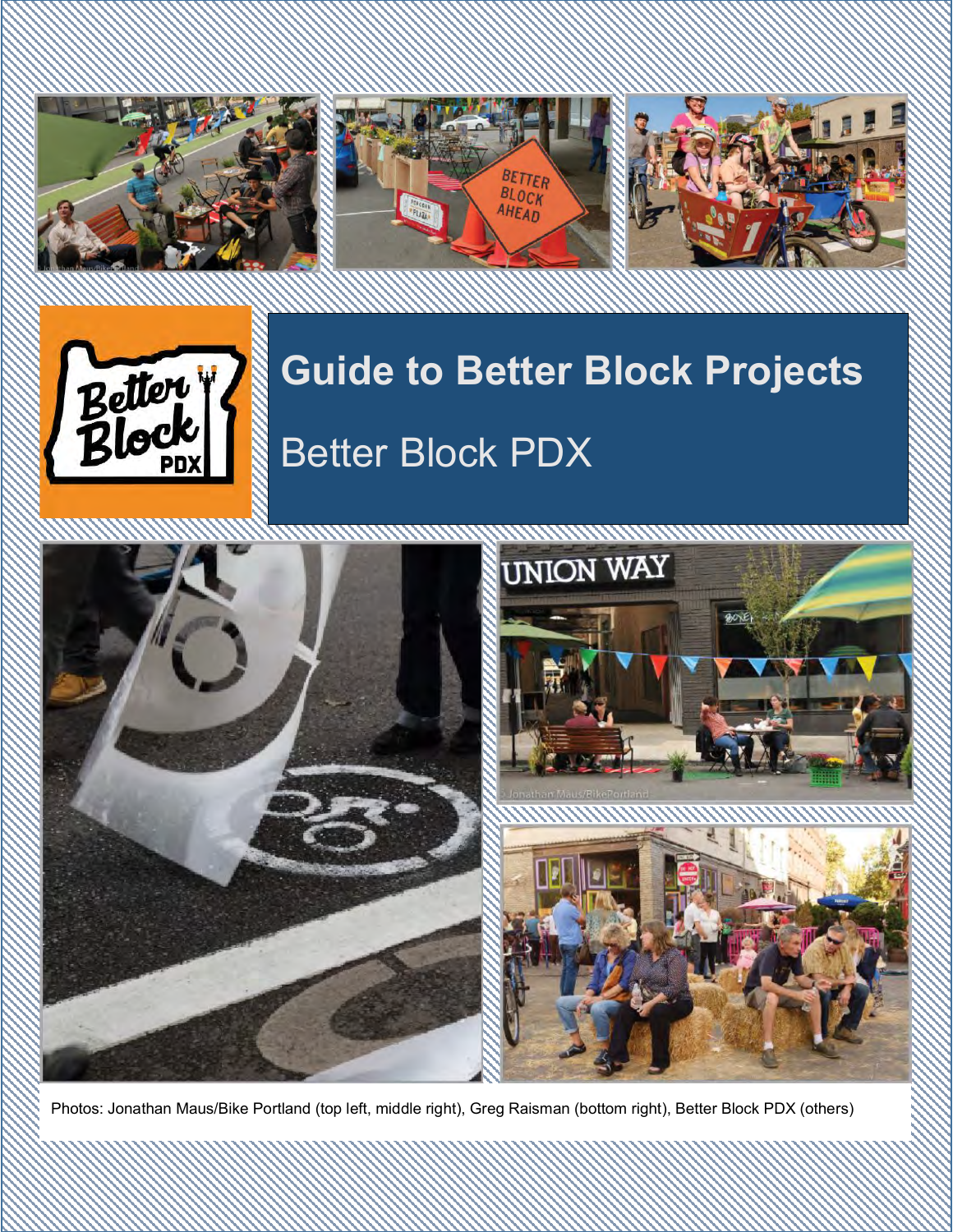# What Makes a Good Project?



#### Low Risk, High Reward

While these projects are often temporary and taken down quickly, their purpose is to demonstrate value as permanent improvements. There is little to lose if a popup project is unsuccessful at achieving its purpose, but there should be potential to spark long-term change.

## Community Involvement

A collaborative process brings people together and reinforces a sense of community while producing an outcome tailored to a community's character and needs. In being actively involved in the project, people are more supportive of permanent change.





# Light, Cheap, and Quick

Giving community members and city leadership a taste of what a place is missing with limited resources raises the question of how a permanent solution can be done even better. A sudden change in the streetscape brings an element of surprise to those who may have taken a place for granted.

#### Attention, Curiosity, and Conversation

A good project does not go unnoticed by a passerby. Having eye-catching elements can spark curiosity and conversation, and make it more memorable. It should also be inviting to everyone and allow for a variety of different uses.



*Photos (top to bottom): Greg Raisman, Jonathan Maus/BikePortland, Better Block PDX, Better Block PDX*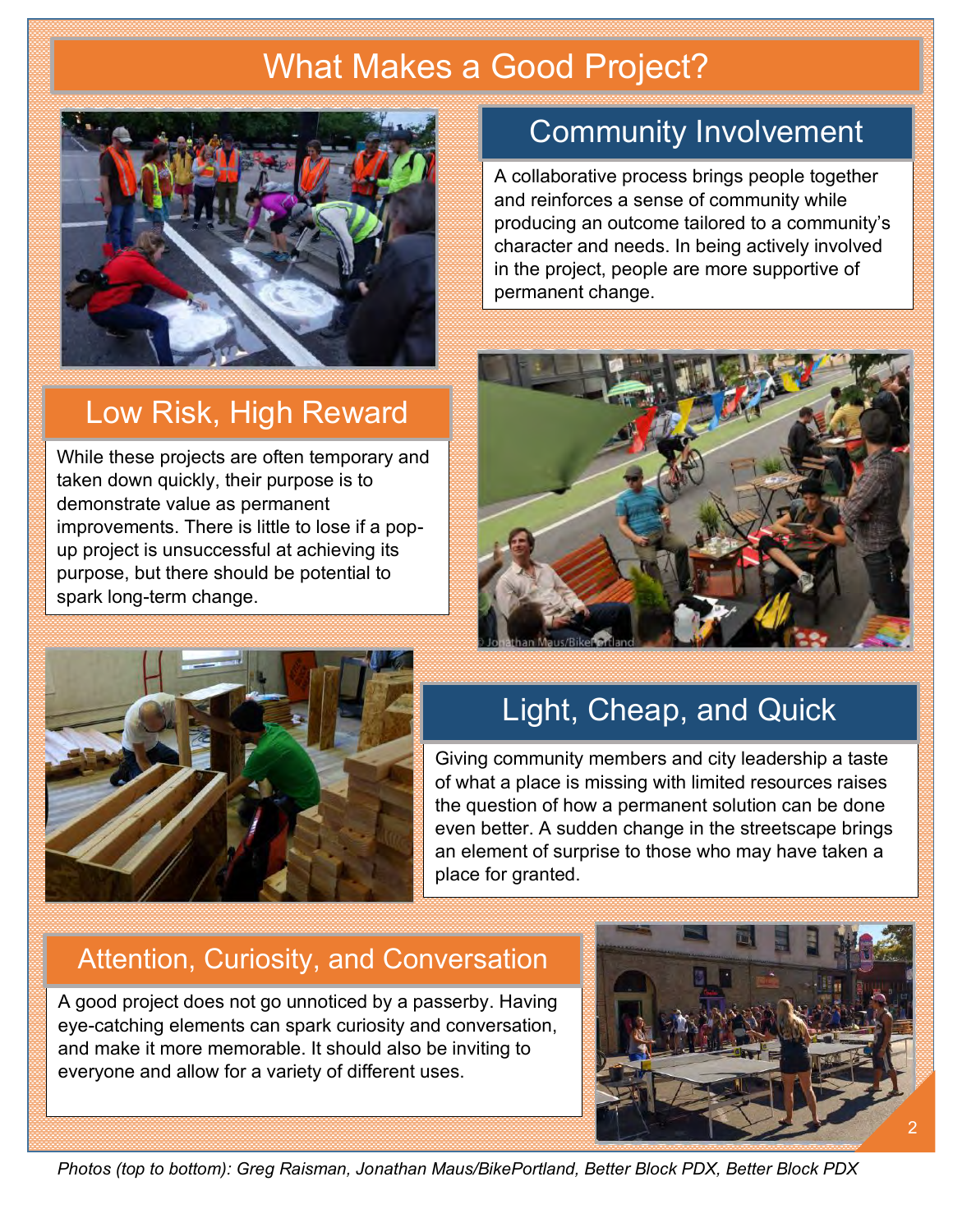# Ideas & Examples

#### Community Events and Markets

A community event is a good situation to debut a Better Block project. Masses of people who are drawn into such events would be right there to experience the change in streetscape.



#### Block Parties

You may be surprised to learn just how inexpensive it is to obtain a block party permit through the City of Portland. Like larger community events, block parties are a good way to bring a neighborhood together and build community.



## Street Seats & Parklets

The idea for converting parking spaces into short-term or long term parks or seating areas is attributed to San Francisco-based Rebar Group, and has been implemented in cities across the globe.

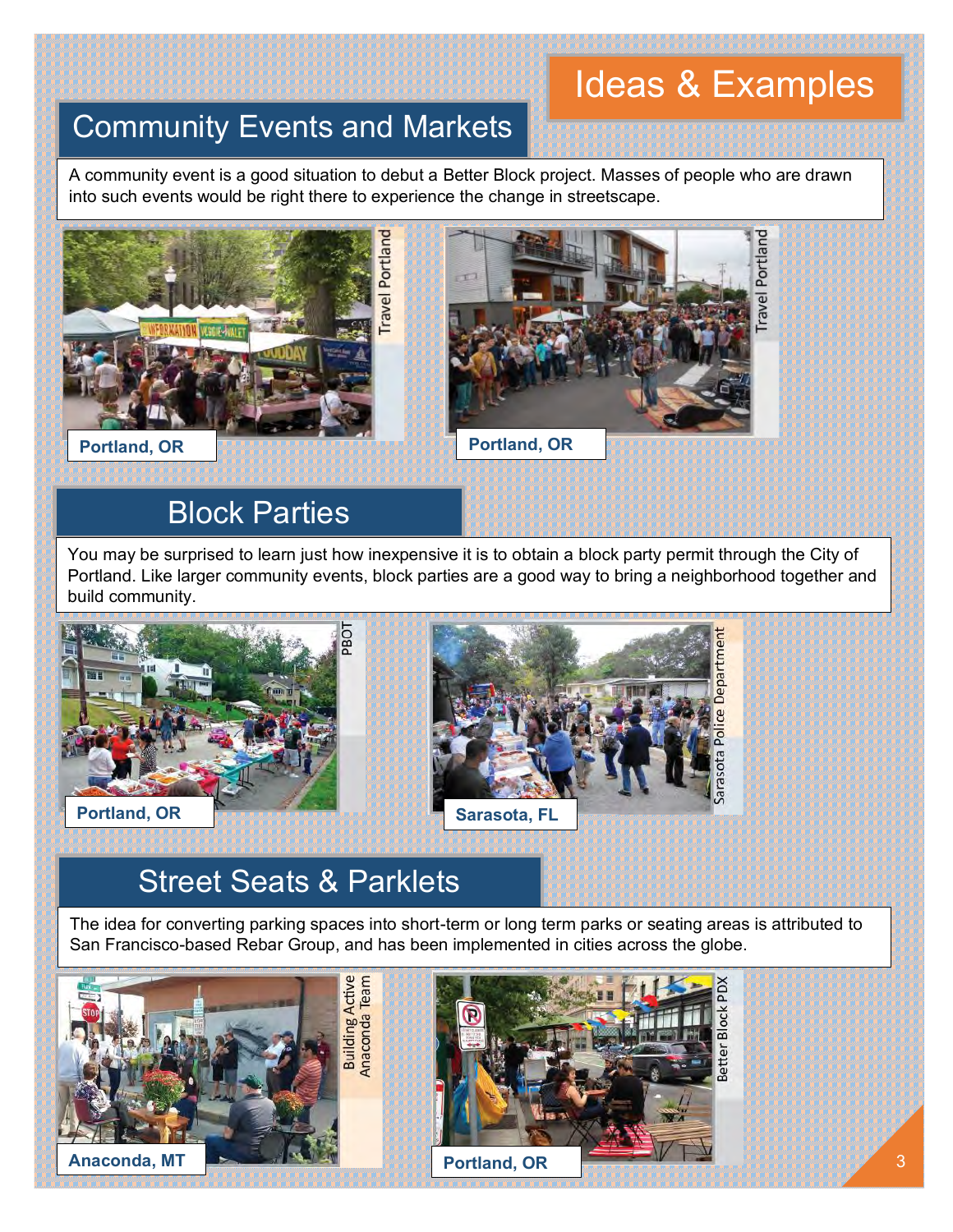# Intersection Painting **Intersection Painting**

Activities as simple as painting an intersection fosters interaction among neighbors and establishes a sense of community pride.



## Pedestrian Plazas

Excess street space where there is a lack of activity are prime for Pedestrian Plazas. They should be designed to promote a variety of activities such as eating or drinking, meeting up, people-watching & passing through.





# Bicycle Facilities

Pop-up bicycle facilities attract all types of cyclists, including those who would otherwise feel uncomfortable riding a bicycle in the street. They also give concerned business owners an idea of how it would affect them.



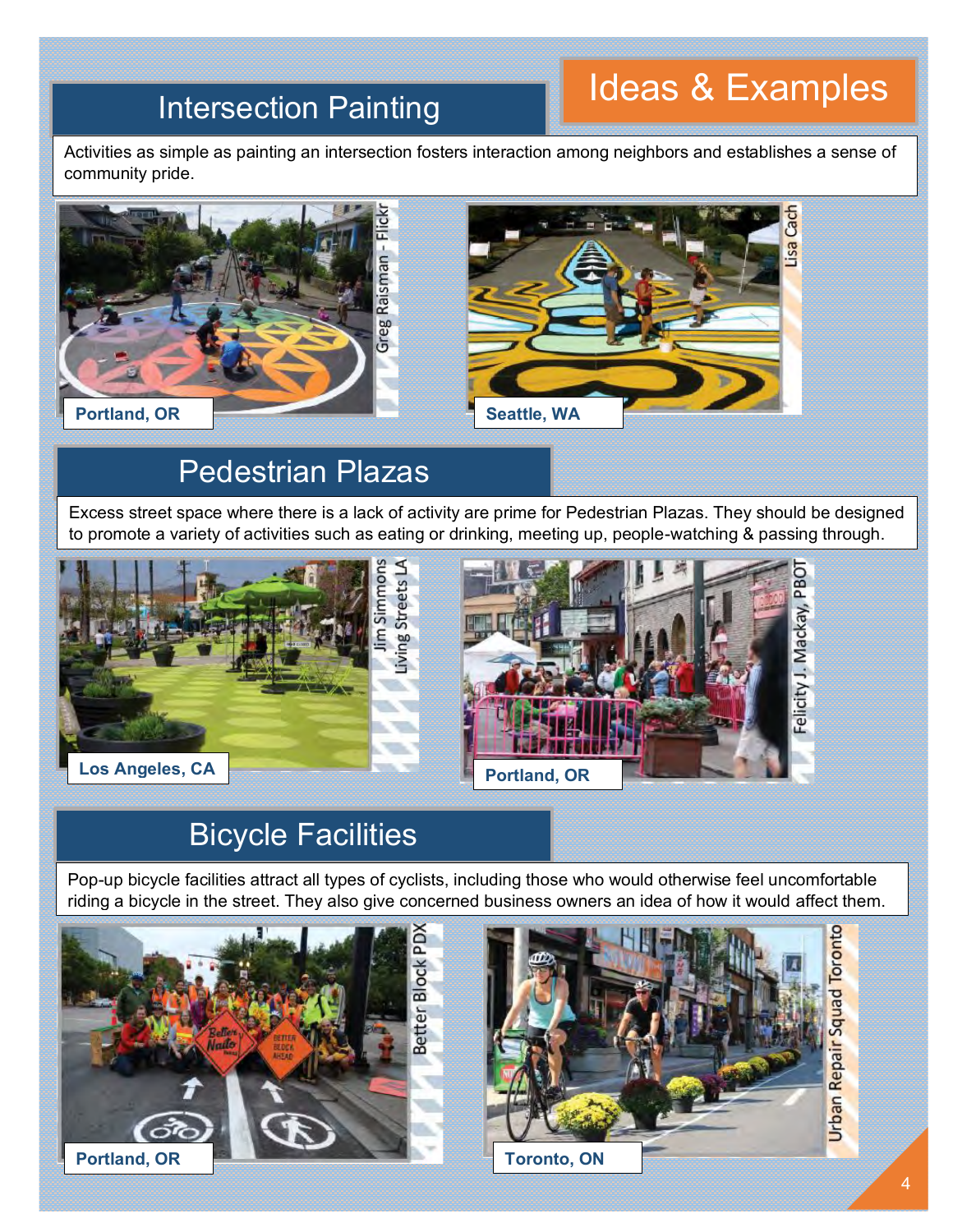# Ideas & Examples

#### Play Streets

Popularized in New York City and London, play streets bring organized and supervised play to areas with otherwise limited recreation opportunities for kids.





#### Open Streets / People Streets

Events like Sunday Parkways typically take place on single weekend days. They open up the street to pedestrians and cyclists for a more social environment.





#### Pop-up Crosswalks

Crosswalks are tricky to implement, even as short-term pop-up projects, but they go a long way in making a street more comfortable and accessible for pedestrians.



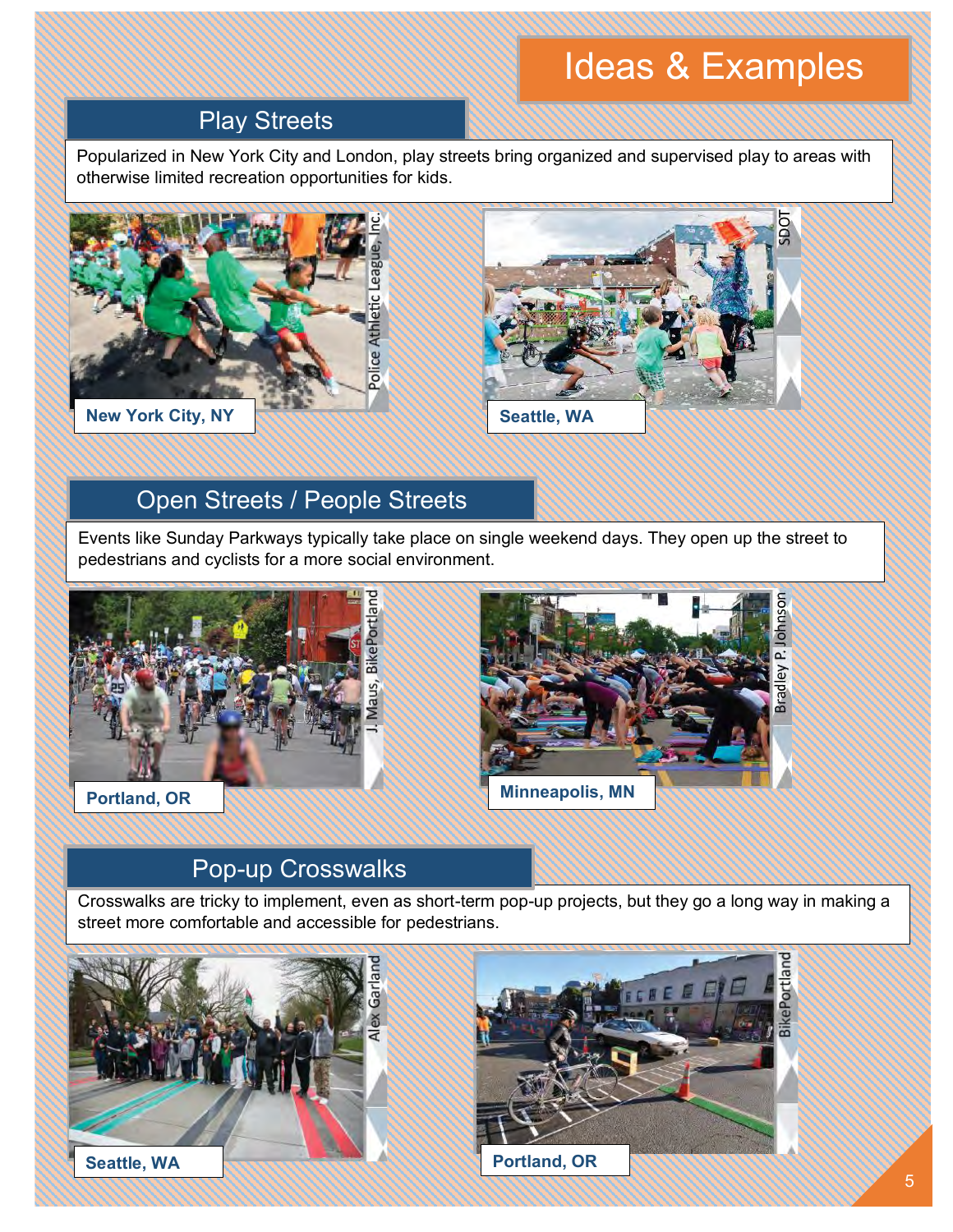# Ideas & Examples

#### **Signage**

A simple arrow with your travel time or distance to destinations highlights walking as a convenient way to get around. Walk [Your City] signs feature QR codes for walking directions on a mobile device.



#### And More…

A Better Block project doesn't need to conform to an above category. It can be unprecedented or unusual. Playable pianos, umbrella canopies, interactive art pieces, and a pop-up tea truck are just a few examples of what can come from originality. Time to get creative!